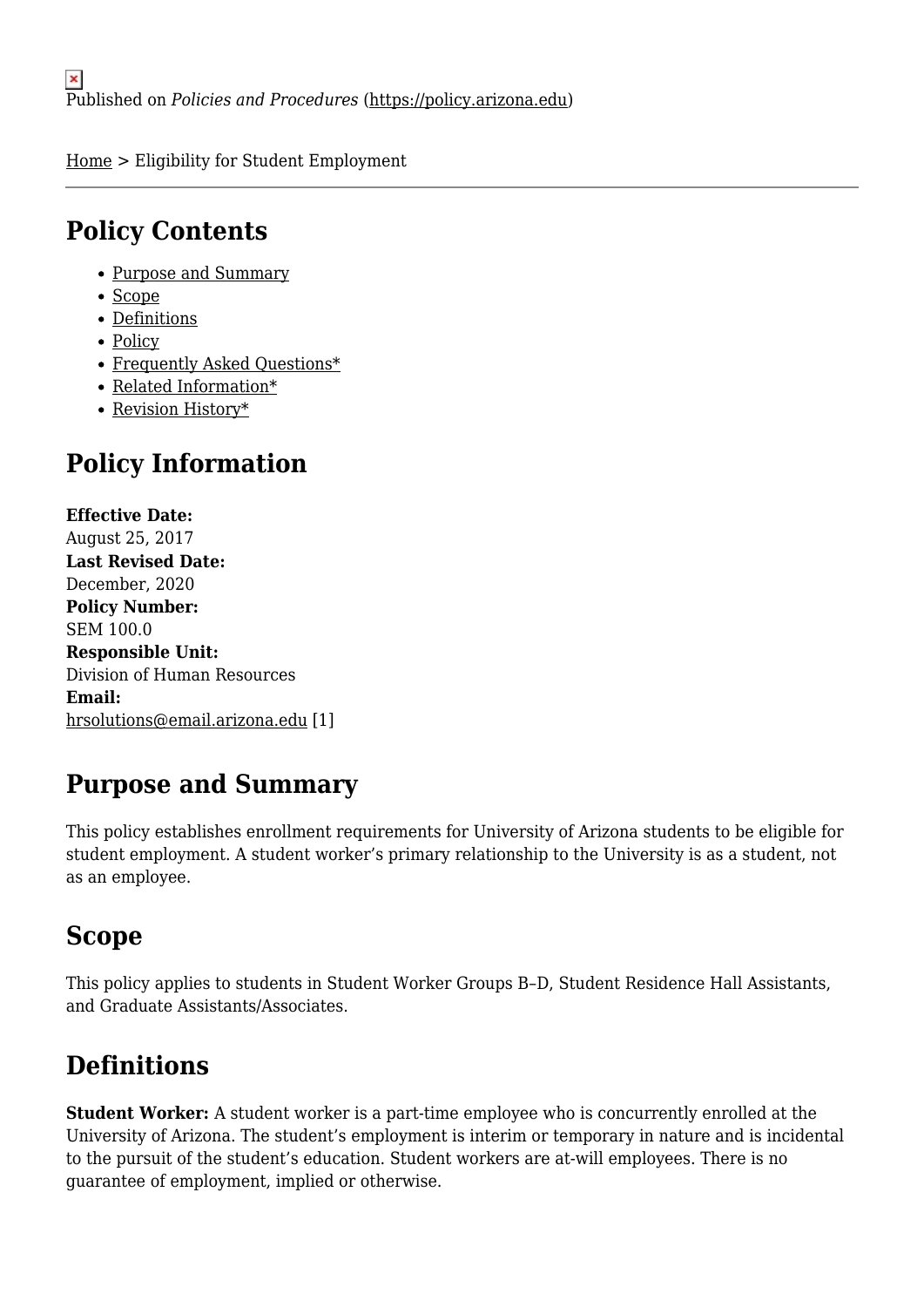# **Policy**

It is the University's responsibility to ensure that the identity and the employment eligibility of all persons employed by the University, including student workers, is reviewed and that the persons are eligible for employment. Hiring departments are responsible for compliance with I-9 and e-Verify documentation and verification requirements. Students may not perform any work until all steps of the hiring process are completed.

Student workers must be currently enrolled at the University of Arizona and actively attending classes in accordance with the enrollment requirements below. Student workers must continue to be enrolled for the appropriate number of units for the duration of student employment. Incoming students who have not yet begun classes, or graduating students who have completed their last exams or course requirements, are not eligible for student employment.

Student workers may be eligible for a Federal Work-Study (FWS) award as part of their financial aid package, but student workers are not required to be work-study eligible. To review eligibility criteria and find more information, visit [financialaid.arizona.edu/types-aid/work-study/federal-work-study](http://financialaid.arizona.edu/types-aid/work-study/federal-work-study) [2[\].](http://financialaid.arizona.edu/types-aid/work-study/federal-work-study) [2]

### **Enrollment Requirements**

It is the employing department's responsibility to verify that a student worker meets the following minimum enrollment requirements each semester of student employment.

**Fall Semester:** Minimum enrollment of 6 credit hours.

**Spring Semester:** Minimum enrollment of 6 credit hours.

**Summer Session:** Minimum enrollment of

- at least 3 credit hours during Summer Session; *or,*
- if not enrolled in at least 3 credit hours during Summer Session, the student must have completed at least 6 credit hours during the previous Spring semester *and* be registered for at least 6 credit hours for the following Fall semester.

**Winter Session:** Minimum enrollment of

- at least 3 credit hours during Winter Session; *or,*
- if not enrolled in at least 3 credit hours during Winter Session, the student must have completed at least 6 credit hours during the previous Fall semester *and* be registered for at least 6 credit hours for the following Spring semester.

### **Additional Considerations**

**Online Courses:** Online courses for credit at the University of Arizona count toward the minimum enrollment requirements.

**Short Sessions:** Students are considered enrolled in courses on a semester-by-semester basis, even if the course convenes for only certain weeks of a semester. Students who meet the minimum enrollment requirements, as outlined above, may continue as student workers for the duration of the semester.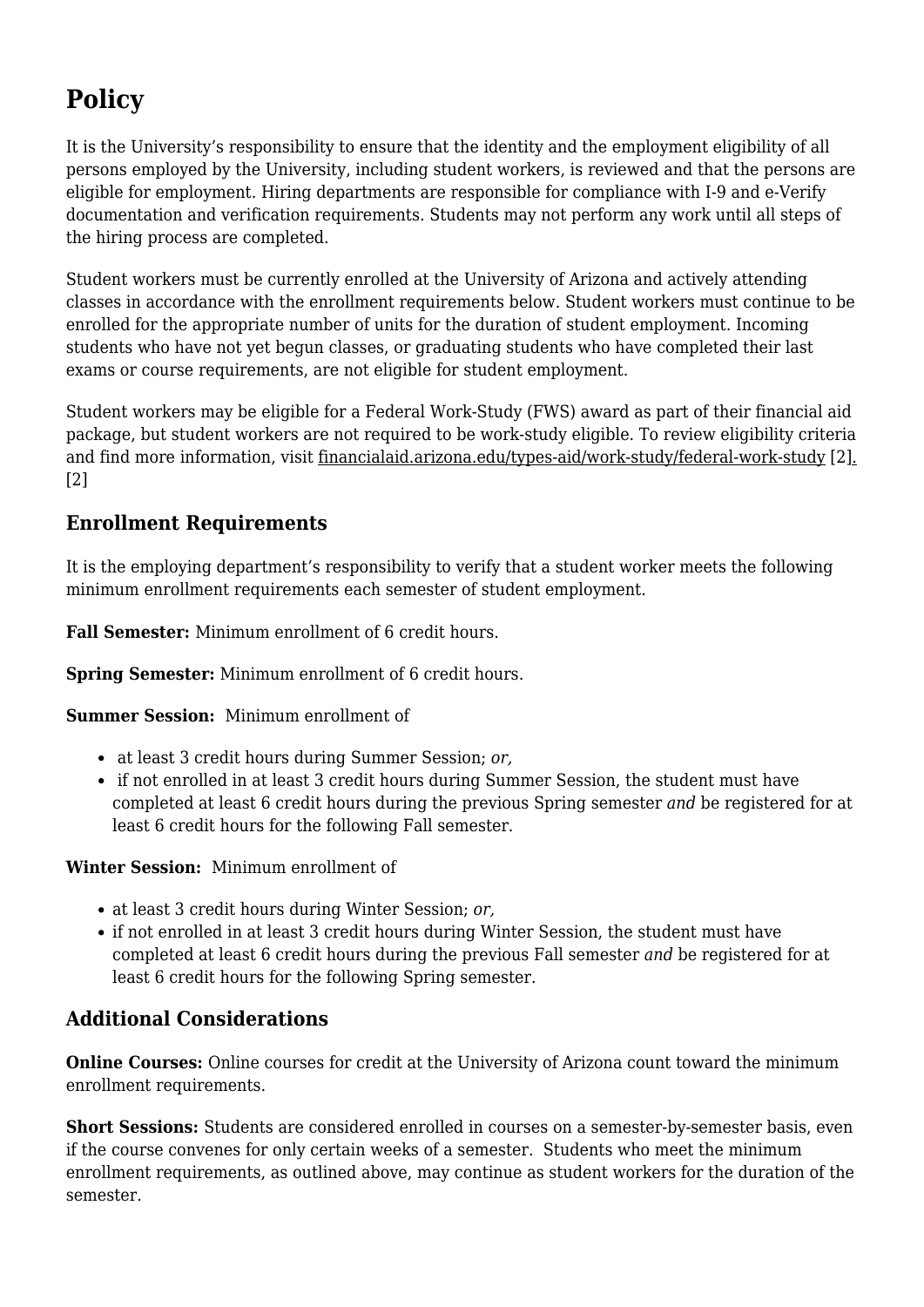**International Students:** To work at the University, international students must have a valid immigration status that allows student employment. International students must be enrolled in the minimum credit hour requirements described above to be eligible for student employment and may have additional enrollment requirements based on their immigration status. In addition,  $I-1$  [3] international students must request authorization from [International Student Services](https://global.arizona.edu/iss) [4] before they begin employment. Contact [International Student Services](https://global.arizona.edu/iss) [4] for more information.

**Student Residence Hall Assistants:** Student Residence Hall Assistants have additional eligibility and enrollment requirements. Contact [Residence Life](https://housing.arizona.edu/) [5] for more information.

**Concurrent Employment:** A student worker is not eligible for simultaneous university staff, classified staff, or appointed personnel employment at the University of Arizona. Also, a student worker in a Student Group B, C, or D classification is not eligible for simultaneous employment as a graduate assistant/associate.

**Former University Staff, Classified Staff or Appointed University of Arizona Employees:** Individuals with previous employment may be required to participate in mandatory retirement and/or benefits plans, and as a result, may not be eligible for a student worker position. Hiring departments with recent (within the last fiscal year), former university staff, classified staff, and/or appointed personnel seeking student worker positions should consult with the [Division of Human](http://hr.arizona.edu/) [Resources](http://hr.arizona.edu/) [6] to determine eligibility.

# <span id="page-2-0"></span>**Frequently Asked Questions\***

### **Why are the credit hour requirements important?**

The Arizona State Retirement System (ASRS) requires that any employee who works 20 or more hours per week for 20 weeks in a fiscal year (July 1–June 30) must participate in the ASRS retirement plan. This requirement does not apply to student workers at the University, but only if they are enrolled at least half-time (6 or more credits).

#### **What happens if an individual in a student worker position does not meet the enrollment requirement?**

On reaching 20 weeks of employment at 20 hours per week, the student worker must be employed in a non-student-worker employment category.

#### **What employment options are available if a student does not meet the enrollment requirements of this policy?**

Students may apply for non-student positions at the University of Arizona posted on [UArizona Talent](https://talent.arizona.edu/) [7].

### **What training is necessary for student workers?**

<span id="page-2-1"></span>All student workers must take the online [Public Service Orientation](http://hr.arizona.edu/employees-affiliates/new-ua/new-employee-orientation-programs/arizona-public-service-orientation) [8] and the [Nondiscrimination](http://equity.arizona.edu/training/online-training) [and Anti-Harassment training](http://equity.arizona.edu/training/online-training) [9]. Graduate Assistants and Associates have additional training requirements listed in the [GA Manual](https://grad.arizona.edu/funding/ga) [10]. A department may also have additional job-specific training requirements.